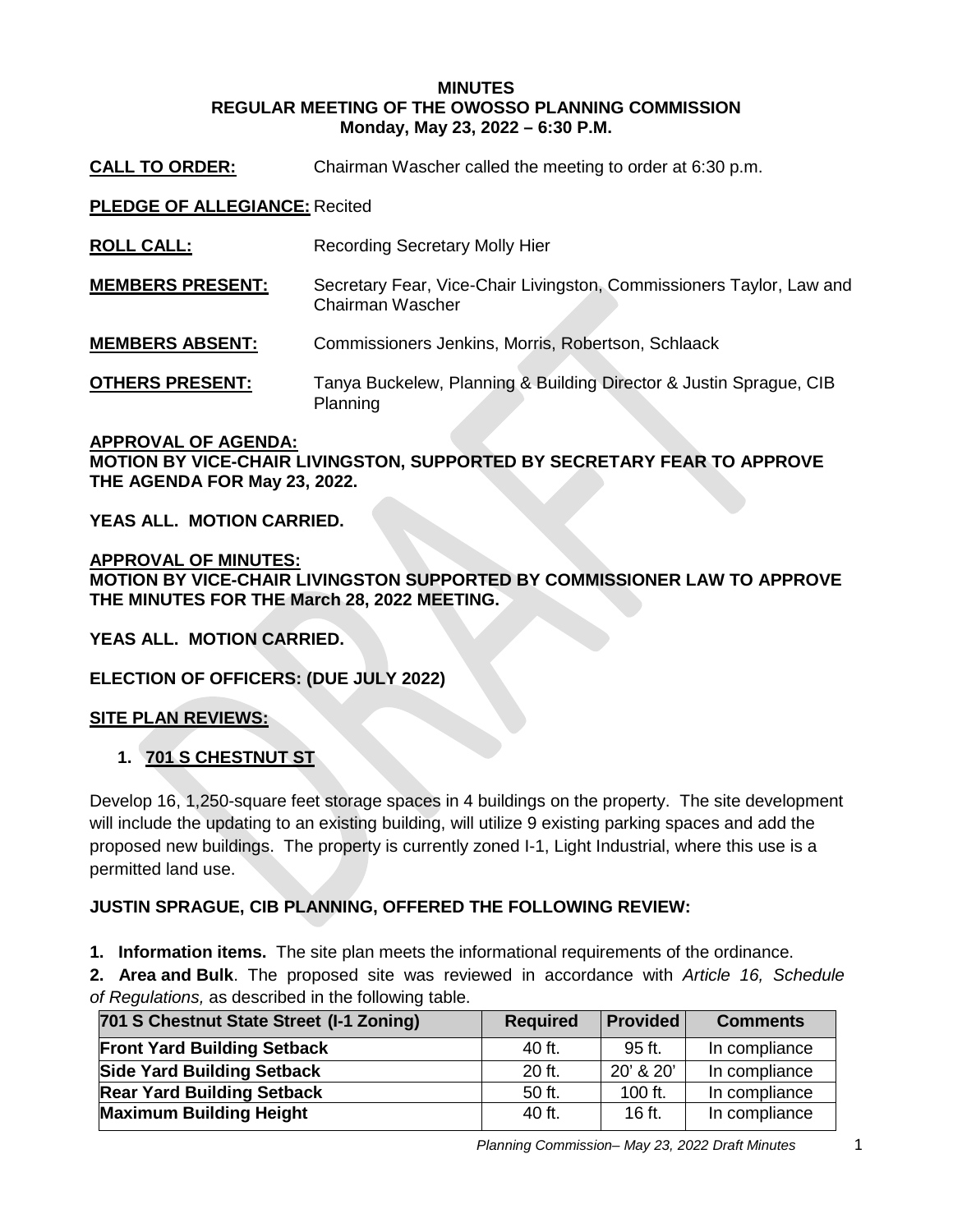- **3. Building Design & Materials.** The ordinance states that durable building materials which provide an attractive, quality appearance must be utilized. **The proposed building materials are acceptable for the I-1 District**
- **4. Building Height.** The proposed building complies with the maximum building height.
- **5. Mechanical Units.** No new mechanical units are proposed on the plan.
- **6. Dumpster***.* The proposed dumpster meets ordinance requirements.
- **7. Parking Lot Requirements.** This requirement has been met.
- **8. Landscaping. It does not appear that any new landscaping is proposed.**
- **9. Buffering.** Per Section 38.389, a buffering wall of durable and high-quality materials is required along the property line separating the industrial district from the residential district. **The site plan does not show any type of buffering wall or fence or a landscaped alternate screening type which is required along the eastern property line where the property is abutting residential.**
- **10. Lighting.** Site lighting appears to meet the ordinance standards. **It is noted that all new lighting should be shielded and fixed at 90-degree angles toward the ground, not at a 45 degree or other degree angle from the pole or building.**
- **11. Other Approvals.** The proposed site plan must be reviewed and approved by the appropriate city departments, consultants, and agencies.

# **RECOMMENDATION**

Based upon the above comments, **we recommend approval of the 701 S Chestnut Site Plan, conditioned upon the following:**

- 1. Addition of a screening wall, fence or Planning Commission approved landscaping materials to satisfy buffering requirements of the Zoning Ordinance;
- 2. Clarification if any new landscaping is proposed;
- 3. That all light fixtures are fixed in a 90 degree to the ground, downward facing position; and
- 4. Review and approval by the appropriate city departments, consultants, and agencies

# **ADDITIONAL COMMENTS:**

Justin Sprague stated the updated plan incorporate the proposed landscaping and posed the question to the Planning Commission if the suggested screening of staggered evergreen trees is enough buffering in their opinion.

Secretary Fear and Commissioner Taylor inquired as to what kind of evergreen would be used; exact species is unknown currently. Justin will send a list of acceptable species to the property owner, the review of trees can be done administratively.

Commissioner Law asked if outdoor storage is planned and if so trees would not be enough of a buffer. Mr. Gregorika stated that outdoor storage is not planned at this time.

Chairman Wascher confirmed there is not to be any additional water at the property other than in the existing building that will be used as an office.

Mr. Gregorika confirmed he has spoken with nearby property owners and the Drain Commissioner who have no issues with the development.

**MOTION BY COMMISSIONER TAYLOR SUPPORTED BY COMMISSIONER LAW TO APPROVE THE SITE PLAN REVIEW FOR 701 S CHESTNUT STREET FOR THE ADDITION OF 16 INDOOR STORAGE UNITS (1,250 SQUARE FEET STORAGE SPACES IN FOUR (4) BUILDINGS) WITH FURTHER APPROVAL REQUIRED BY THE SHIAWASSEE COUNTY DRAIN COMMISSION FOR**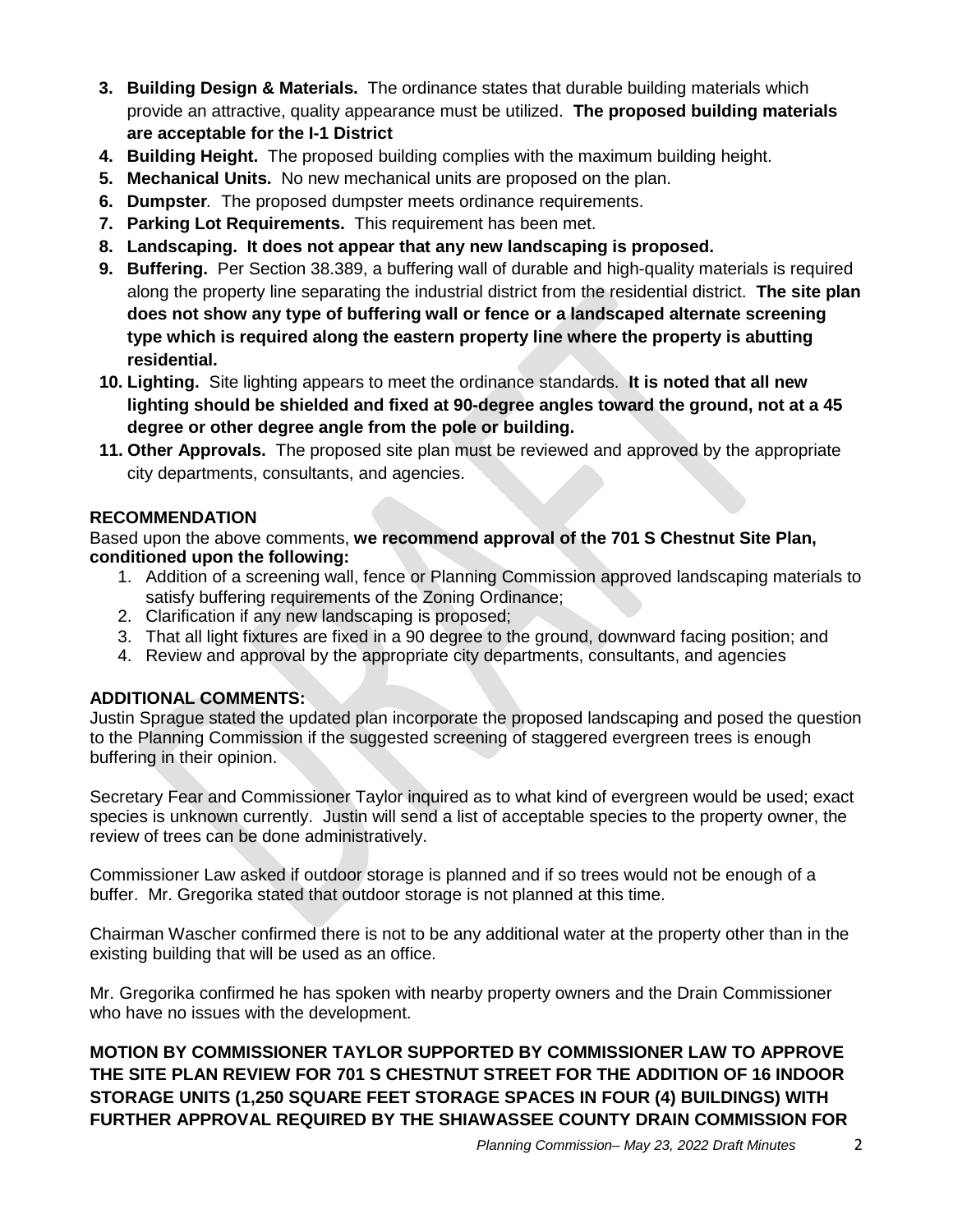**ANY WATER RUNOFF FROM THE PROPERTY BE TIED IN UNDERGROUND TO THE DRAIN AND TREE SPECIES USED AS BUFFERING WILL BE REVIEWED ADMINSTRATIVELY.**

#### **YEAS: SECRETARY FEAR, COMMISSIONER LAW, VICE-CHAIR LIVINGSTON, COMMISSIONER TAYLOR AND CHAIRMAN WASCHER NAYS: NONE MOTION CARRIED**

# **2. 1015 S WASHINGTON ST**

Add a 2,520 square foot warehouse to an existing building used for commercial purposes. The site development will include the warehouse addition, add new parking spaces and paving a new driveway. The property is currently zoned B-4, General Business, where this use is a permitted land use.

# **JUSTIN SPRAGUE, CIB PLANNING OFFERED THE FOLLOWING:**

**1. Information items.** The site plan meets the informational requirements of the ordinance.

**2. Area and Bulk**. The proposed site was reviewed in accordance with *Article 16, Schedule of Regulations,* as described in the following table.

| 1015 S. Washington Street (B4 Zoning) |          | <b>Required Provided</b> | <b>Comments</b>                                    |
|---------------------------------------|----------|--------------------------|----------------------------------------------------|
| <b>Front Yard Building Setback</b>    | $15$ ft. | - ft.                    | In compliance, but<br>not provided on plan         |
| <b>Side Yard Building Setback</b>     |          | $10$ ft.                 | In compliance                                      |
| <b>Rear Yard Building Setback</b>     | $10$ ft. | $10 + ft.$               | In compliance, but<br>not shown on plan            |
| <b>Maximum Building Height</b>        | 35 ft.   | - ft.                    | Appears in<br>compliance, but not<br>shown on plan |

- 3. **Building Design & Materials.** The ordinance states that durable building materials which provide an attractive, quality appearance must be utilized. **The proposed building materials are acceptable for the B-4 District**
- 4. **Building Height. The proposed building plan does not show the maximum building height and must be shown on the plan to demonstrate compliance.**
- 5. **Mechanical Units.** No new mechanical units are proposed on the plan.
- 6. **Dumpster***.* **The site plan does not identify a dumpster location or any required screening. If a dumpster is proposed, the location and screening and truck circulation routes must be shown on the plan.**
- 7. **Parking Lot Requirements. The proposed expansion will require a total of 5 spaces and 6 have been provided, however none of the proposed spaces are shown as barrier free. At least one space should be dedicated to barrier free access**.
- 8. **Landscaping. It does not appear that any new landscaping is proposed.**
- 9. **Buffering.** Per Section 38.389, a buffering wall of durable and high-quality materials is required along the property line separating the industrial district from the residential district. **The site plan does not show any type of buffering wall or fence or a landscaped alternate screening type which is required along the eastern property line where the property is abutting residential**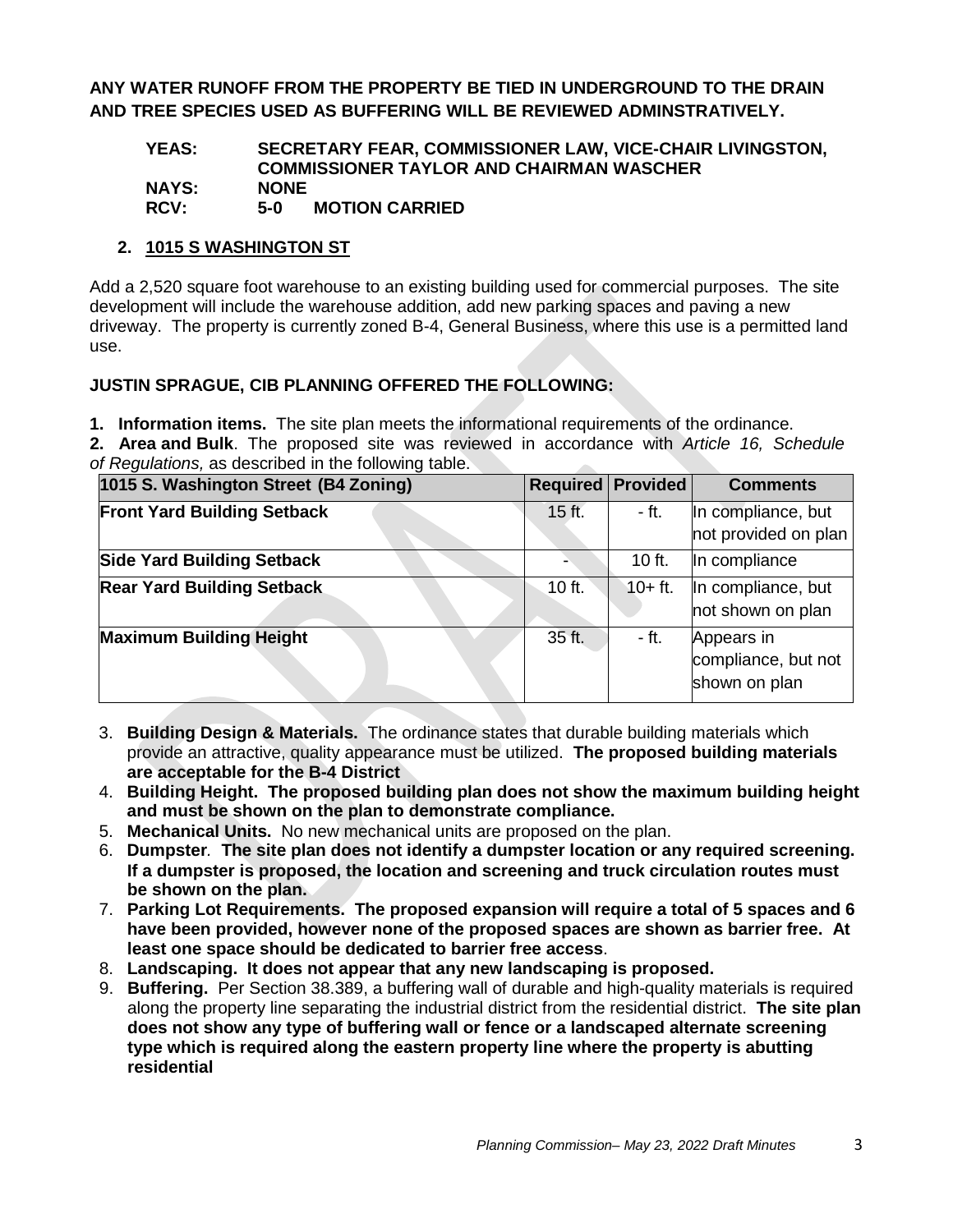- 10. **Lighting.** The site plan does not indicate any proposed lighting. **It is noted that all new lighting should be shielded and fixed at 90-degree angles toward the ground, not at a 45 degree or other degree angle from the pole or building.**
- 11. **Other Approvals.** The proposed site plan must be reviewed and approved by the appropriate city departments, consultants, and agencies.

# **RECOMMENDATION**

Based upon the above comments, **we recommend approval of the 1015 S Washington Street Site Plan, conditioned upon the following:**

- 1. An updated site plan with all dimensions shown on the plan including exact setback distances and building height;
- 2. Identification of proposed dumpster location, screening and truck routes for unloading the dumpster if one is proposed;
- 3. Dedication of one parking space for barrier free use;
- 4. Addition of a screening wall, fence or Planning Commission approved landscaping materials to satisfy buffering requirements of the Zoning Ordinance;
- 5. Clarification if any new landscaping is proposed;
- 6. That all light fixtures are fixed in a 90 degree to the ground, downward facing position; and
- 7. Final administrative review and approval of the updated site plan by the appropriate city departments, consultants, and agencies.

### **ADDITIONAL COMMENTS:**

Chairman Wascher asked about the amount of traffic at the business due to the small size of the parking lot and the proposal of 6 parking spaces making the area tighter.

Business owner Travis Yaklin stated there would be almost no traffic other than the three delivery vehicles that will be pulling through the lift door in the loading/unloading zone.

Additionally, Mr. Yaklin made note that the existing shed will be removed from the property.

Justin Sprague clarified the number of parking spaces proposed (6) is required by the current ordinance.

Secretary Fear confirmed with Justin that the required parking spaces of a business would be addressed in the new Zoning Ordinance and will be reduced.

Additionally, Secretary Fear asked about the height of the new building; 18ft, existing building is 14ft.

Chairman Wascher confirmed the following: no boundary survey is required, exact setbacks to be provided in revised plans and there will not be any lighting in the newly proposed parking lot, only those attached to the building.

**MOTION BY VICE-CHAIR LIVINGSTON SUPPORTED BY COMMISSIONER LAW TO APPROVE THE SITE PLAN REVIEW FOR 1015 S. WASHINGSTON STREET FOR THE ADDITION OF A 2,520 SQUARE FOOT WAREHOUSE PROVIDED THE CONDITIONS/REQUIREMENTS FROM THE CITY PLANNER AND CITY ENGINEER ARE MET UNDER FURTHER ADMINISTRATIVE REVIEW.**

| YEAS:       | <b>COMMISSIONER LAW, VICE-CHAIR LIVINGSTON, COMMISSIONER</b><br><b>TAYLOR, SECRETARY FEAR AND CHAIRMAN WASCHER</b> |
|-------------|--------------------------------------------------------------------------------------------------------------------|
| NAYS:       | <b>NONE</b>                                                                                                        |
| <b>RCV:</b> | <b>MOTION CARRIED</b><br>$5-0$                                                                                     |